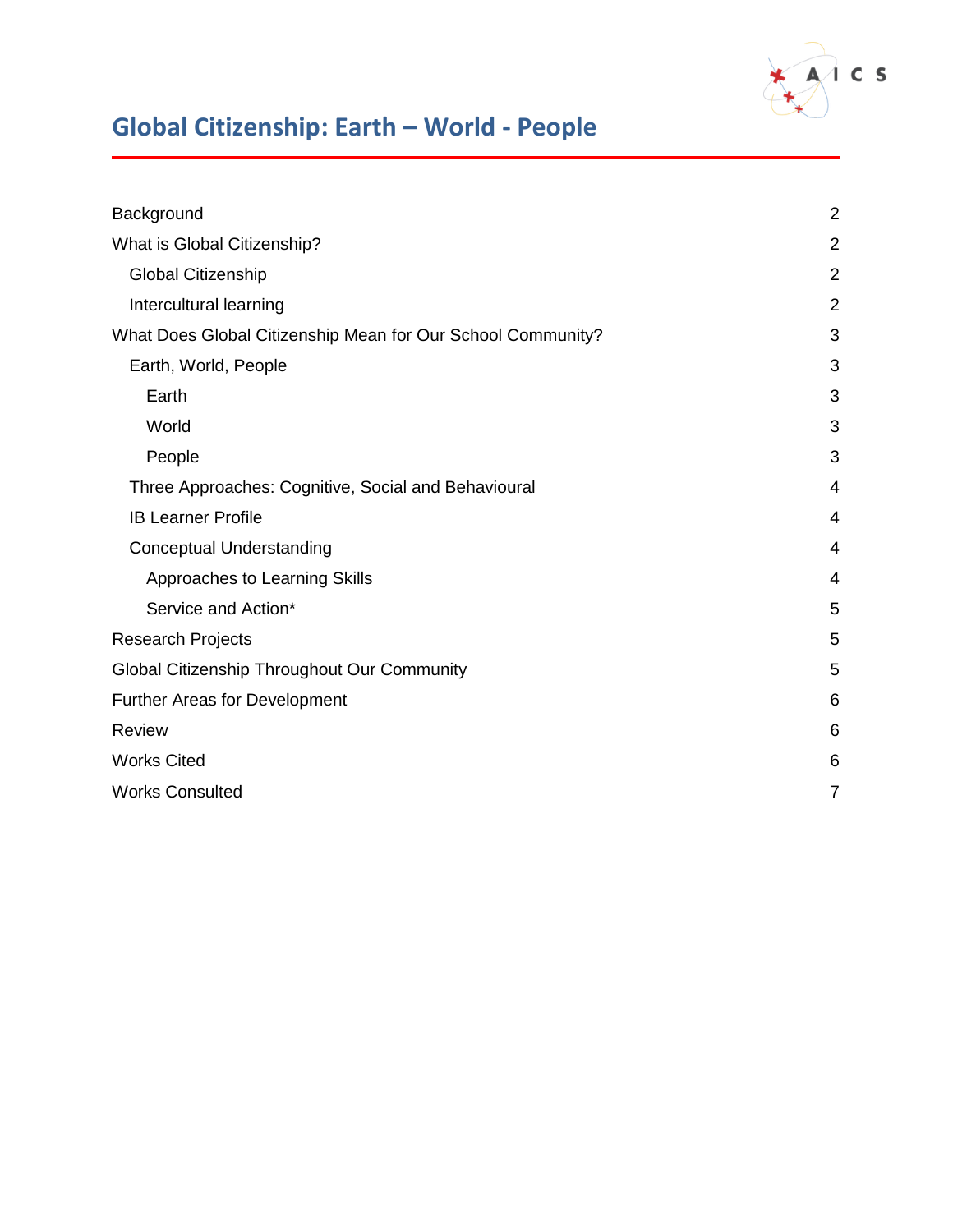

# <span id="page-1-0"></span>**Background**

At the AICS, Global citizenship and developing international mindedness are an integral part of our students' education and development. Values, concepts and topics connected with Global Citizenship are addressed through:

- Our values as AICS: Integrity, Diversity, Community and Inquiry.
- As an IB continuum school, our curriculum integrates global citizenship throughout, including Service, Approaches to learning Skills and developing conceptual understanding.
- As part of the Esprit Scholengroep, we follow the Esprit Education Manifesto which focuses on community, culture, multilingualism and developing skills necessary for the present and the future.
- As a CIS accredited school, we are committed to our students developing as global citizens where in addition we focus on students developing a sustainable lifestyle and developing leadership skills.

# <span id="page-1-1"></span>What is Global Citizenship?

## <span id="page-1-2"></span>Global Citizenship

Global citizenship is a shared understanding of the knowledge and development of the skills that form the foundation for meaningful engagement in the world. As Global citizens, we are self-aware and take moral and ethical responsibility to actively engage in our (wider) community. In doing so, we help to sustain the planet, work towards ethical systems and equity for the people in our communities. Intercultural learning plays a major role in this process.

### <span id="page-1-3"></span>Intercultural learning

At AICS we understand Intercultural Learning as an ongoing process in which we become increasingly aware of a variety of cultures including our own. We develop this understanding through meaningful interactions and exploration of our identities and perspectives. We learn to appreciate the added value of our interdependence.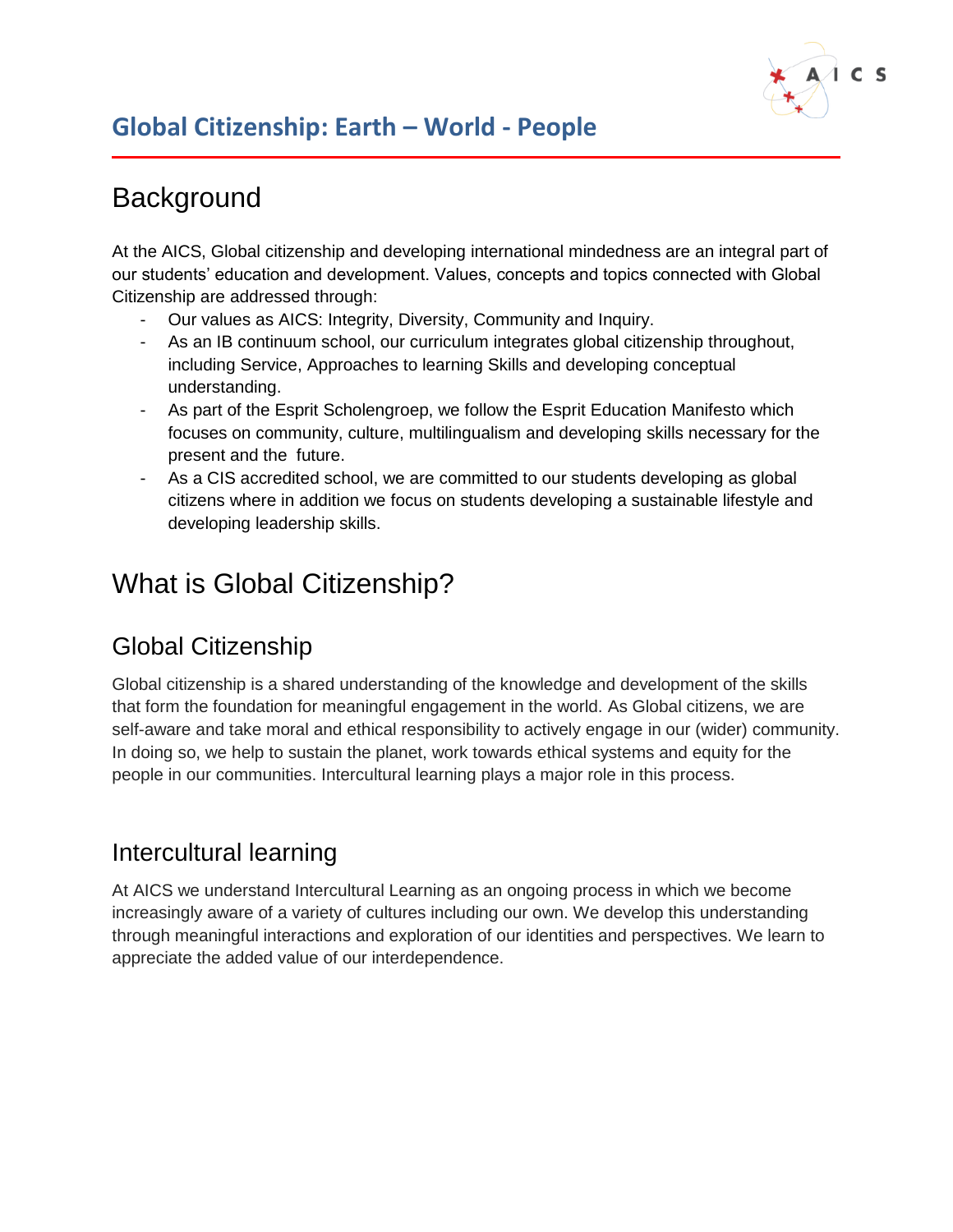

# <span id="page-2-0"></span>What Does Global Citizenship Mean for Our School Community?

We understand Global citizenship to focus on three main areas: the planet (Earth), society (People) and social, political and economic factors (World) with sustainability at their core. We understand a key aspect of sustainability to focus on the future, extending beyond our lifetime and the importance of taking responsibility for this now. We think it is important to ensure that our students, but also our more immediate and wider community engage with, advocate and role-model responsible and ethical behaviour.

## <span id="page-2-2"></span><span id="page-2-1"></span>Earth, World, People

#### Earth

Taking care of our planet, not only for ourselves but also for future generations is a growing concern, especially for young people. We need to improve our knowledge and understanding of global heating. We need to raise awareness of the importance of sustainability. We need to understand the importance of ethical and sustainable use of resources. We need to understand the impact on local and global communities and how these impact each other. Last but not least, we need to actively engage with these issues and take action. A key role within this includes encouraging our students to actively engage and act and to provide opportunities for them to do so.

#### **World**

<span id="page-2-3"></span>In an increasingly complex world with depleting resources, increasing technological developments, more migration, polarisation in politics, we need to prioritise the development of a deeper understanding of human rights, politics and diversity in the broadest sense; we need to be able to engage actively in a compassionate manner striving for harmony and peace. We need leaders to make this happen.

#### People

<span id="page-2-4"></span>In order to develop compassion for ourselves and others, we need to understand who we are. By compassion in this context we mean the development of empathy as well as clarity and the courage to act without self-interest. We need to learn to understand others. As we develop intercultural understanding and embrace our multilingualism we are better able to build inclusive communities.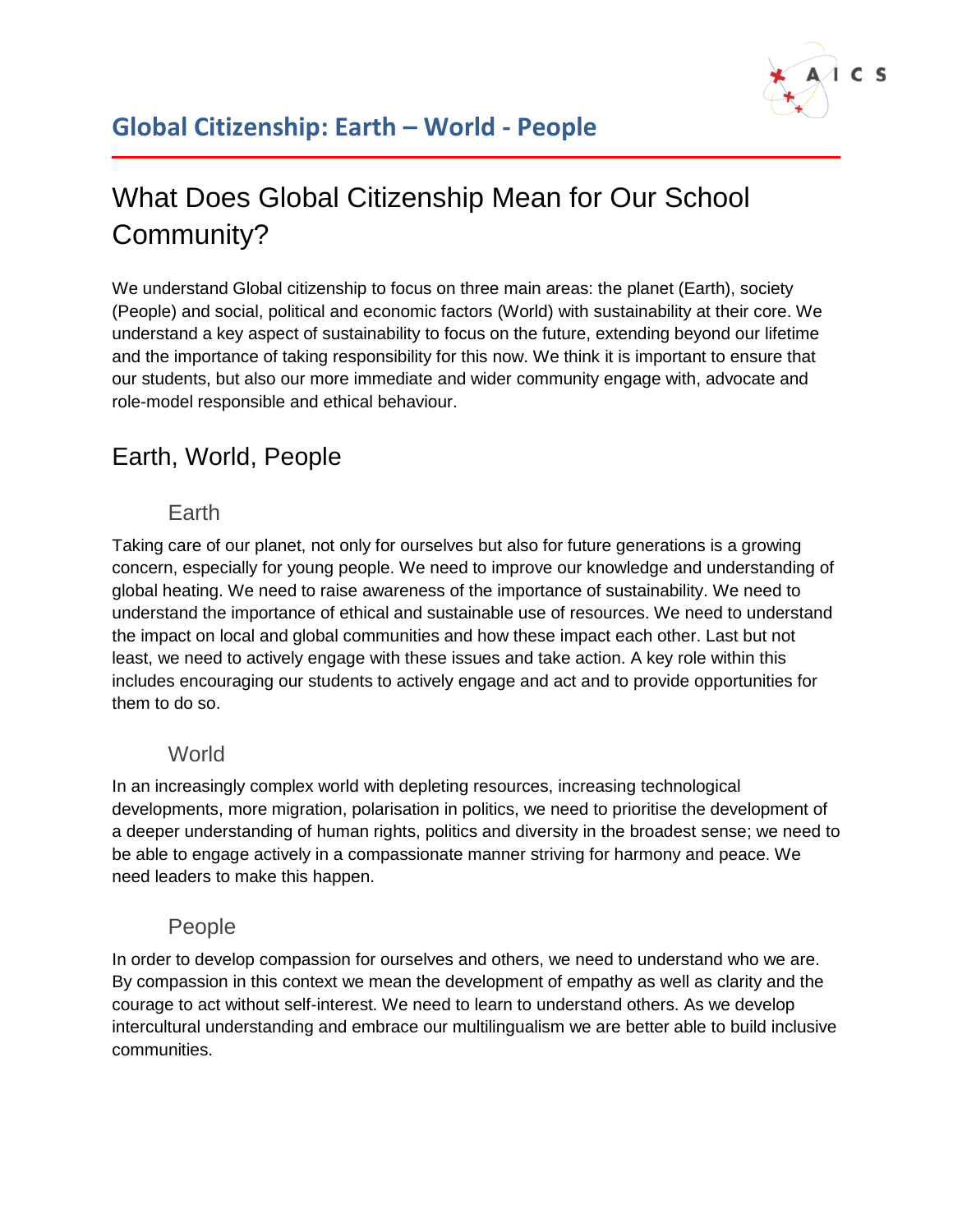

### <span id="page-3-0"></span>Three Approaches: Cognitive, Social and Behavioural

Inline with the Unesco's *Global Citizenship Education*, in order to develop as a responsible global citizens, we need to increase our knowledge and understanding; we need to understand that all matters pertaining to global citizenship are a social phenomenon, in which each individual is part of the whole. Thus, as individuals as well as communities we need to take charge, to act ethically and with integrity daring to address and act on issues that matter.

### <span id="page-3-1"></span>IB Learner Profile

While all the attributes of the Learner Profile work together to help our community to become internationally minded, the three attributes we focus on in the context of Global Citizenship are: Caring, Open-Minded and Principled (IBO, 2013)

- Caring which compels us to "make a positive difference in the lives of others..."
- Principled making sure that we have "respect for the dignity and rights of people everywhere."
- Open-minded where we value our "personal history as well as the values and traditions of others."

### <span id="page-3-2"></span>Conceptual Understanding

Focusing on the students' conceptual understanding, we identify three key concepts related to developing global citizenship:

- Systems as "sets of interacting or interdependent components,"
- Identity which can be shaped by "external and internal influences"
- Communities as "groups existing in proximity defined by space, time or relationship."

Teachers focus on these concepts within and across their curriculum where they find a natural fit.

#### <span id="page-3-3"></span>Approaches to Learning Skills

The main aim of developing ATL skills is to enable "students to become stronger, more selfregulated learners." (IBO, 2014). In the context of developing global citizenship, we identify the following skills and provide a list of examples which is not exclusive:

Research skills: collecting and verifying data, analyse and process data, analyse and interpret media communications, make informed choices, seek a range of perspectives

Collaboration skills: working effectively with others, empathy, making equitable decisions advocacy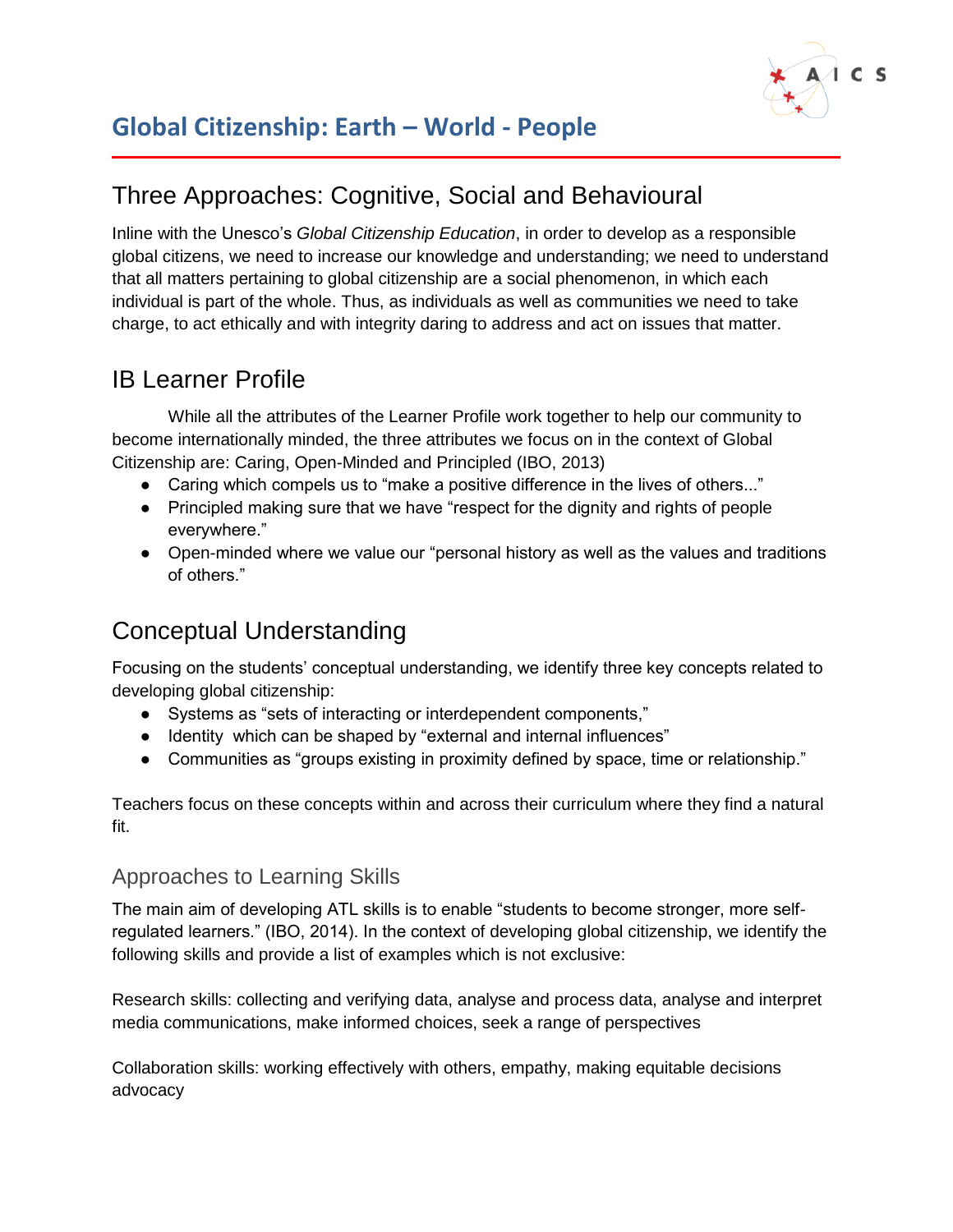

Thinking skills: interpreting data, analyse and synthesise, forecast possibilities, create novel solutions, practice flexible thinking and transferring these skills to unfamiliar situations

#### <span id="page-4-0"></span>Service and Action\*

With the main aim of "a positive difference to the lives of others and to the environment" (IBO, 2014). Service is embedded in all our programmes where students are encouraged to identify authentic needs, to advocate, initiate activities and take positive action.

\*including Action in Primary School, Service and Action in MYP, Service Learning in CP and Creativity, Activity and Action in DP.

# <span id="page-4-1"></span>Research Projects

Students in group 7, MYP 5 and the Diploma Programme spend a number of months researching a topic of interest to them personally. Through these research projects, students learn about themselves, the world around them and while developing a deeper understanding of their topic of interest.

# <span id="page-4-2"></span>Global Citizenship Throughout Our Community

- Global citizenship extends throughout our community, beyond classrooms and extra curricular activities.
- Our canteen is run by Cordaan, an organisation providing productive employment opportunities for adults with learning disabilities and mental health problems (Cordaan)
- As an organisation, we recycle our rubbish, classrooms are fitted with sensors to reduce electricity usage.
- Our admissions policy reflects the value of diversity and we accommodate students with diverse backgrounds and gender identities.
- Our Human Resources procedures ensure equity in the workplace.
- The materials used in classrooms and more general materials such as cleaning materials are, for the most part, environmentally friendly.
- As part of the Esprit School Group, we provide access to education for people seeking asylum.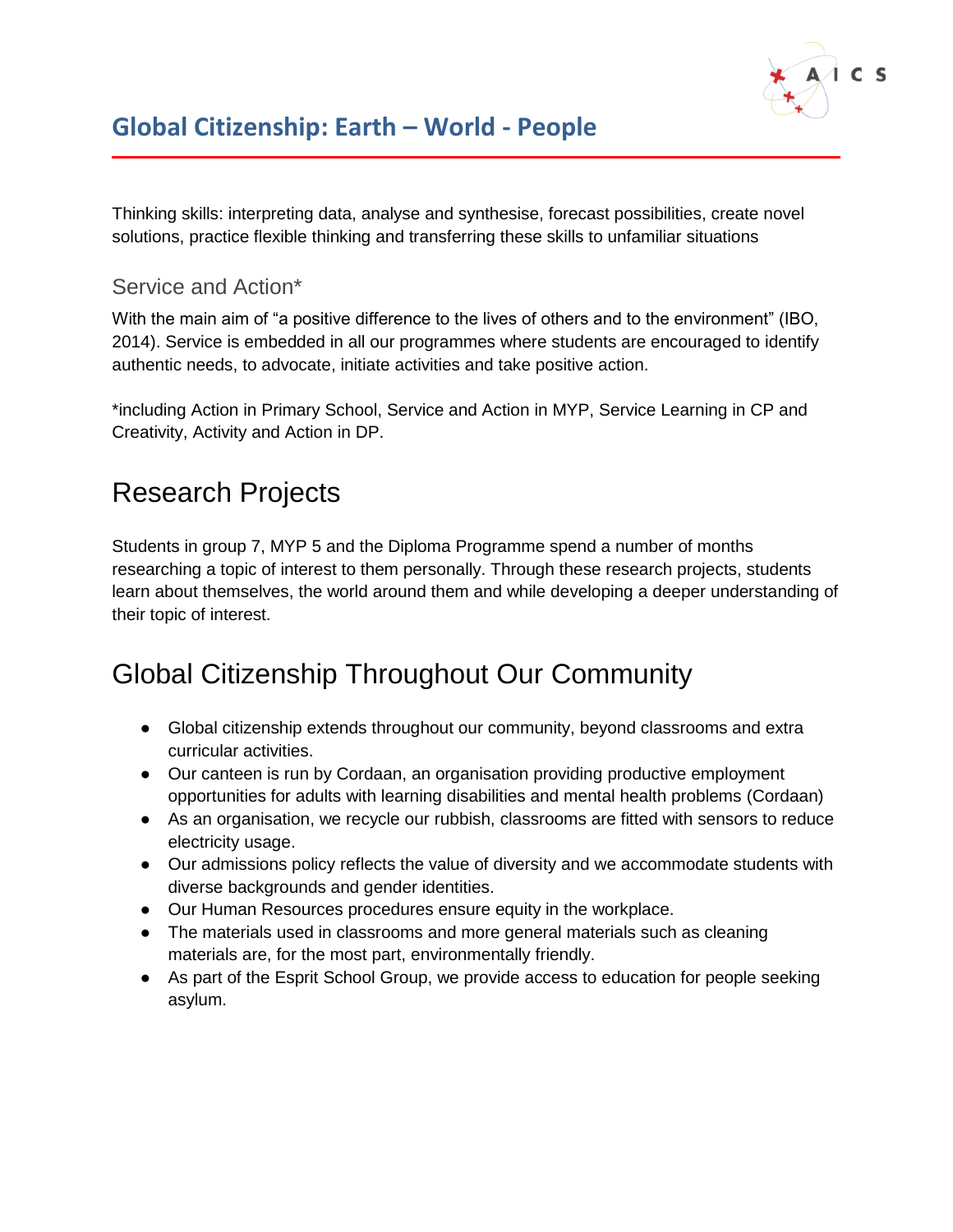

## <span id="page-5-0"></span>Further Areas for Development

- Global citizenship portfolio and/or
- Global-citizenship wall
- Professional development on inter-cultural education
- Eco schools project (in progress)
- Audit of curriculum
- Staff Development Guide to incorporate this

### <span id="page-5-1"></span>Review

This document was created following the AICS Policy review document please refer to this (under construction, add citation)

## <span id="page-5-2"></span>Works Cited

AICS. "Missions, Vision and Context Statement." *AICS Amsterdam International* 

*Community School*, aics.espritscholen.nl/home/about-aics/mission-vision/.

*Cordaan*. www.cordaan.nl/. Accessed 6 Jan. 2020.

Esprit Scholen. "Esprit Education Manifesto 2018-2022." PDF file, June 2018.

"Global Citizenship." *COIS.org*, www.cois.org/about-cis/global-citizenship. Accessed 6

Jan. 2020.

"IB Learner Profile." International Baccalaureate Organization, 2013,

www.ibo.org/globalassets/digital-toolkit/flyers-and-artworks/learner-profile-en.pdf.

Accessed 6 Jan. 2020. Map.